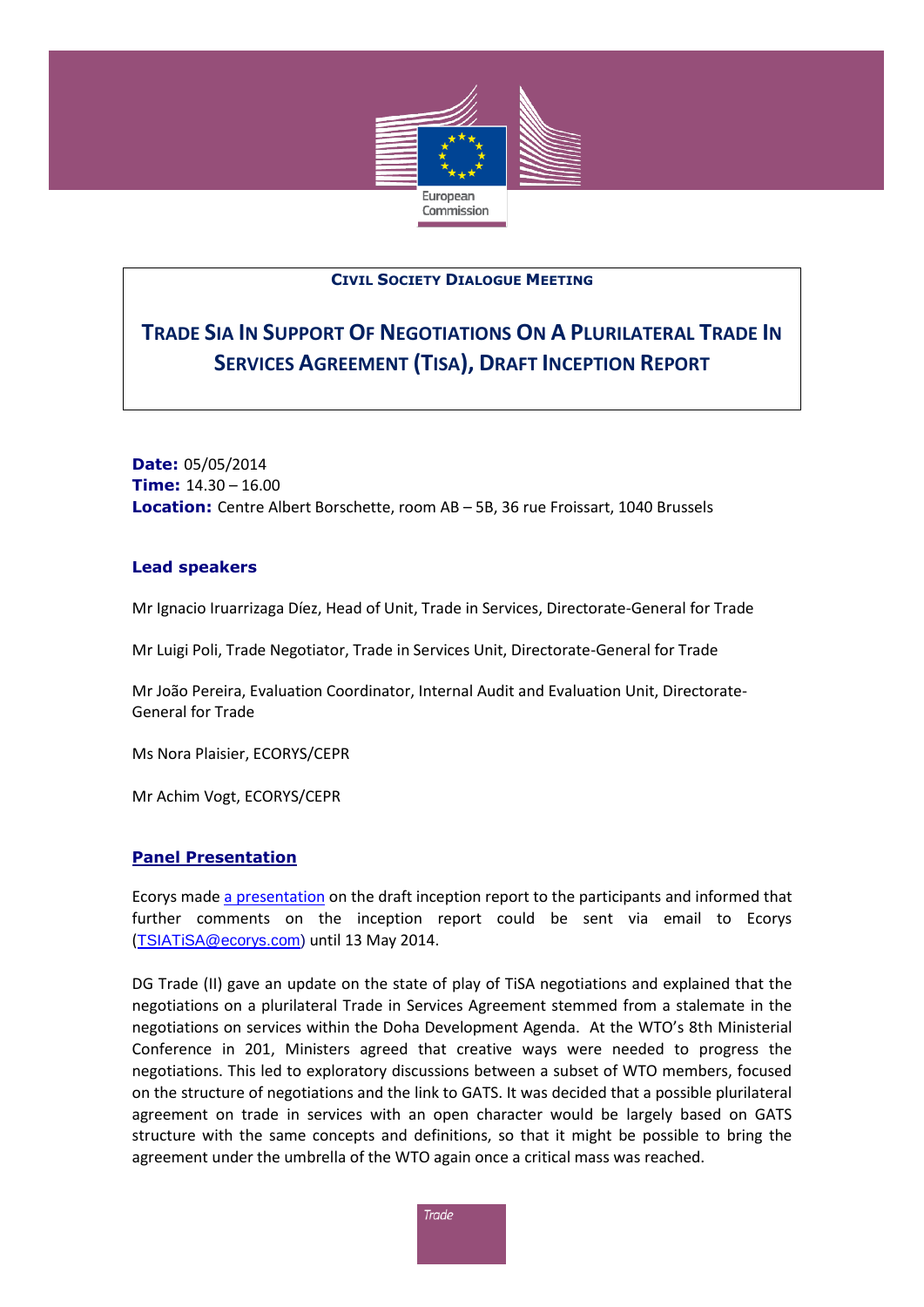Early 2013, negotiations were formally started, and the group of countries active in these services negotiations in Geneva is currently 23 (over 50 considering the EU consists of 28 member States). The negotiations cover three basic pillars:

- The core text: This is based on GATS regarding, for example, definitions and scope of the agreement.
- Offers: Until now 21 offers were exchanged with only Pakistan and Paraguay missing. In general, with a couple of exceptions<sup>1</sup> these offers go beyond what was offered in Doha and reflect the market access offered in the best FTA of a TiSA participant. The EU offer is based on the EU-Korea FTA services chapter.
- Regulatory disciplines: this covers a broad range of areas, including, among others, domestic regulations, transparency of legislative process, Mode 4, transport, financial services, energy , professional services, postal and delivery services, ICT services and, e-commerce,
- Whereas the core text is stabilised, in the next phase negotiating participants will focus on advancing work on regulatory disciplines (third pillar) and market access discussion based on the offers (on horizontal level as well through bilateral negotiations).

Additional participants to the original group joined just before or shortly after negotiations were launched. Given that the text is becoming more concrete, it would not to be possible keep on reopening negotiations all the time. According to the EU (supported by many others but not all members) any potential new members (e.g. China and Uruguay, which have shown interest) should comply with the level of ambition of the group and commit not to reopen what has been agreed so far. There are, however, no formal and agreed procedures for allowing new participants in the negotiations, so admission of new participants is done on the basis of consensus.

# **Discussion Highlights / Questions and Replies**

1

**European Federation of Public Services Union (EPSU) a**sked for the reason why the World Bank STRI had been chosen over the OECD one. Furthermore, it was asked why GTAP sectors had been preferred to NACE definitions, and why a different aggregation had been chosen compared to the TTIP TSIA. Lastly, EPSU was interested in what the scope of the agreement was with respect to public services and how an impact assessment for public services would be conducted. EPSU emphasized the importance of regulations in the sector and that they can differ significantly per Member State.

DG Trade (II) noted that there are still significant asymmetries in the provision of public services between the countries (e.g. postal services are in some countries (state) monopolies, while in other countries there is competition between private companies). The scope of the negotiations is the same as in GATS, which implies that already some public services are excluded. This is the case of services supplied in the exercise of governmental authority, which are typically police or judicial activities. Regarding the inclusion of some other services referred to as public utilities (e.g. water distribution, and transport) each participant has the right to take reservation and the EU has indeed taken such broad reservation. While water services are part of GATS, it was stressed that the EU has never taken or asked for any commitment in this area and has no intention to do so, including in TiSA.

<sup>&</sup>lt;sup>1</sup> Tactical offers from Mexico, Switzerland and Turkey, as well as incomplete offers including US on Mode 4.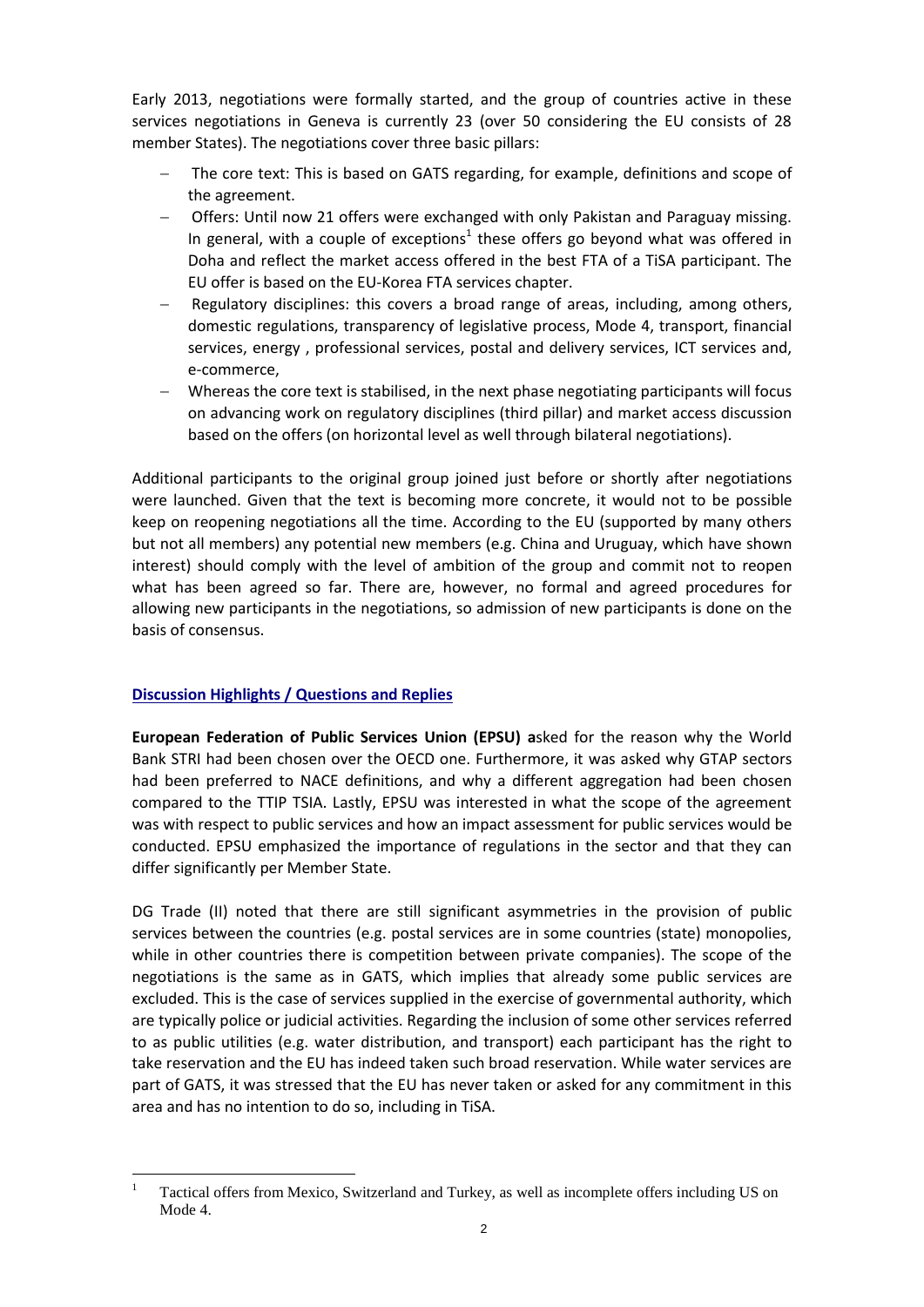**Ecorys (NP)** explained that the World Bank indicator had been chosen because it provides a broader country coverage. Furthermore, there are World Bank estimates that measure the restrictiveness based on GATS commitments, which in combination with the actual restrictiveness indicators provides an estimate of the gap between the applied and bound rate of commitments. For the economic analysis, the change in this gap is needed, as this will indicate the reduced uncertainty for business.

Regarding the sectoral aggregation for the study, this aggregation differs per study and depends on the agreement at hand and the countries involved. As such, a different aggregation compared to TTIP has been chosen, with more focus on services sectors and a bit less on manufacturing and agriculture. GTAP data are used as this is the most complete database covering input-output relation and trade flows for a large number of countries The CGE model operates with this database. There are no internationally comparable data available at NACE level.

With regard to public services and how to conduct an impact assessment for this sector, a specific sub sector within public services could be chosen to narrow down the scope and make the impact assessment more concrete. Ecorys are aware of the importance and differences in regulations, and will take these into account, to the extent possible, within the scope of the study.

**EPSU** enquired whether there were concerns regarding reversibility and government authority. It is important that countries will have sufficient policy space especially in public services. It is also important to use a clear language, e.g. regulations should not only be presented as trade restrictions, and to be as transparent as possible, e.g. does insurance only cover health?

**DG Trade** recalled that TiSA participants will always have a choice as to whether to make commitments or not. Quality standards still apply even if markets are open. Regulations can be introduced as long as they are not discriminatory.

**Ecorys** confirmed that the notions on clear and transparent language will be taken into account in the reporting for this study.

**EPSU** voiced its concerns with regard to Mode 4 on the issue of employment conditions (e.g. wages, quality of work, as well as health and safety) and continuity of employment.

**DG Trade** replied that EU commitments with regard to Mode 4 like in GATS or any other FTA will include the so called " labour clause" to ensure that all requirements of EU and Member States' laws and regulations regarding entry, stay, work and social security measures shall continue to apply, including regulations concerning period of stay, minimum wages as well as collective wage agreements. Furthermore, the EU's commitments will not apply in cases where the intent or effect of their temporary presence is to interfere with, or otherwise affect the outcome of, any labour/management dispute or negotiation.

**European Services Forum (ESF)** wondered why no reference was made to findings in the report, and asked Ecorys to specify what was referred to as concerns with regard to public services and TiSA.

**Ecorys** clarified that no results had been included in the report yet as it was still at the stage of a draft inception report, which only sets out the methodology that will be applied during the study. The report and this meeting would serve to receive questions and comments on the methodology before the analysis itself, so there would be sufficient time to take these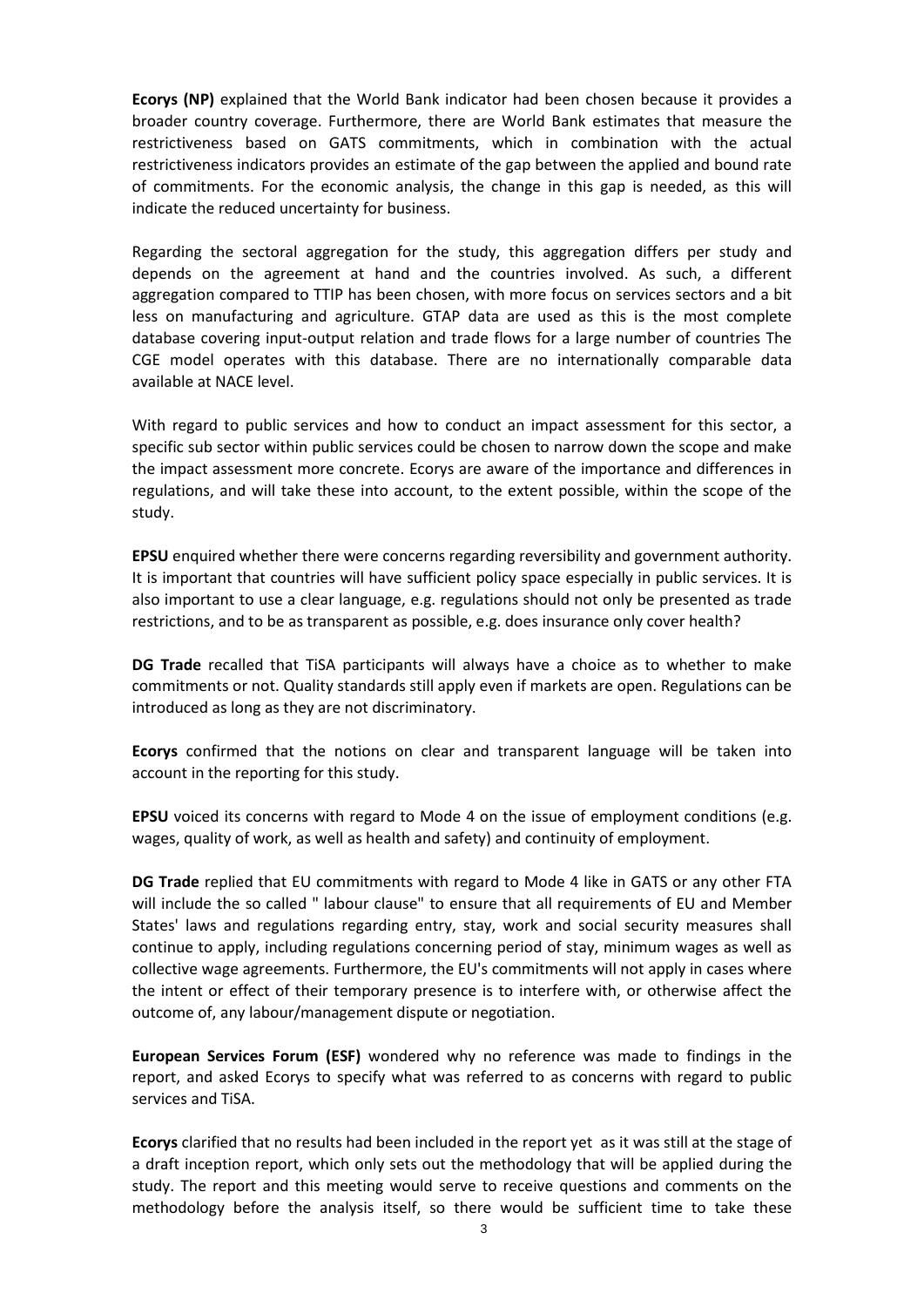comments into account in the approach. Regarding the issue of concerns with respect to public services, these are notably related to potential reduced policy space for governments after granting more market access.

**DG Trade** added that the agreement will not deal with non-discriminatory regulation that may be introduced.

**ESF** criticised the choice of CGE modelling given that it does not capture FDI flows, which is very important for services and enquired whether environmental services and goods in TiSA were negotiated in one package.

**Ecorys** replied that a mix of methods (i.e. econometrics feeding the CGE model) was used to determine the impact of TiSA. Next to modelling, they also engaged in stakeholder consultations and carried out causal chain analysis. In addition, they will study a number of sectors in more detail in the second phase of the study. CGE had been considered as the preferred tool to assess the long-term implications of global policies, despite some disadvantages, mainly because it takes into account interlinkages between other sectors in the economy, as well as with other countries. Given that services can have a significant effect on the performance of other sectors, these interlinkages are important to be taken into account when assessing the impact of TiSA.

**DG Trade** pointed out that they were aware that the issues related to data on trade in services are complex, as services do not go through customs such as goods. It is also crucial to estimate barriers correctly. The consultants will address these issues. With regard to the question on environmental goods and services that may be complementary (e.g. related to installation of windmills abroad), these are discussed in different fora as environmental goods are not discussed in TiSA.

**ESF** enquired about the next steps on the Trade SIA.

**Ecorys** replied that after the finalisation of the inception phase, the overall analysis (economic, social, and environmental) will be conducted and then be followed by the in-depth sector studies. In the course of the analysis, case studies will be selected. There will be case studies under the overall social and environmental analysis as well as in the sectoral analysis. The sectors and case studies will be selected on the basis of selection criteria presented in the inception report. Ecorys would welcome stakeholders' input.

**Architects Council Europe (ACE)** asked whether an approach similar to the approach followed in CETA for professional services would be used for mutual recognition.

**DG Trade** replied that professional services and mutual recognition were being discussed, but that there were some reservations of participants to mutual recognition and no final agreement had been reached yet.

**Eurocommerce** stated that TiSA is very important for the companies they represent and considered that the economic aspects of distribution services could be elaborated upon: there are many positive aspects of deregulation of distribution services as it has been shown in the past. They referred to a recent interesting study on retail business in Europe.

**Ecorys** expressed its interest in receiving this report and encouraged other stakeholders to share relevant documents and other information that could be relevant for the sustainability impact assessment.